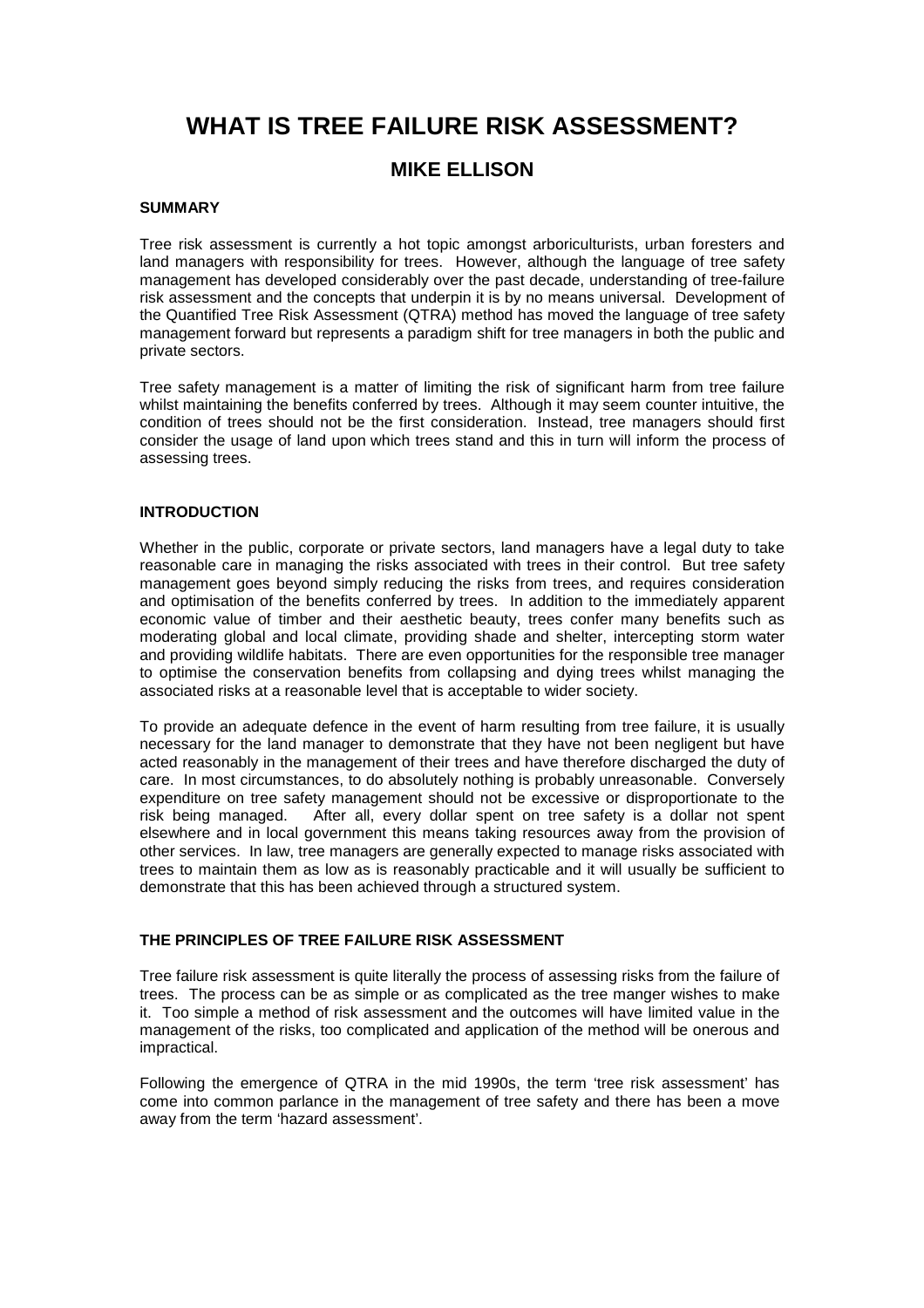It is apparent that what Wagener (1963), Paine (1971) and Matheny and Clark (1994) have referred to as 'hazard assessment and 'hazard evaluation' are in fact 'risk assessment and 'risk evaluation'. The terms 'hazard' and 'risk are not interchangeable and it is perhaps helpful to clarify their meanings. A 'hazard' is the disposition of a thing, a condition or a situation to produce injury (Health and Safety Executive 1995). A tree-failure hazard is present when a tree has potential to cause harm to people or property. 'Risk' is the probability of something adverse happening; the likelihood that the hazard will cause harm. Quantified risk assessment is a risk assessment which incorporates numerical estimates (op. cit.). Correct usage of these terms and the language of risk will enable arboriculturists engage in the multidisciplinary risk management debate.

Assessment of tree-failure hazards requires consideration of the mechanical integrity of the tree and the likelihood that the tree or part of it will fail within a given period. Here again terms are often confused by inappropriately describing the assessment of the tree and its defects as 'risk assessment' when the tree represents only part of the risk. For a tree hazard to represent a significant risk there must be something of significance (a target) exposed to harm and this is the essence of tree-failure risk assessment. After all, if resources are to be allocated to tree risk management, it is reasonable to expect that there would be risks of significance and not risks with consequences so minor that the average person would not give them a second thought.

It is usual to consider risks in two parts. Firstly, how likely is it that an adverse event will occur and secondly, what is the likely consequence of the adverse event. The likelihood of the event is considered in terms of both potential for tree failure and the likelihood that something of significance (target) will be present at the time of failure. The consequence is considered in terms of how large is the tree or branch and how susceptible to harm is the target.

### **RISK ASSESSMENT METHODS**

There are several methods of tree risk assessment, the majority of which provide a ranking of risks on a simple scale and some of which provide arbitrary thresholds for action. Norris (2007) reviewed fifteen of these methods including Quantified Tree Risk Assessment in a paper presented at the International Society of Arboriculture Australia Chapter Annual Conference, Perth, 2007.

Norris (op. cit) concluded "The 12 experienced arborists who assessed eight trees using eight different methods, produced the most interesting results. The hypothesis was that experienced arborists would apply similar values in similar circumstances and hence the differences produced by each method would be evident. However, it appears that the differences in arborist applied assessment values to these eight trees across all methods was so diverse that the influence of each method is not obvious and that the variation produced by the arborists is the greatest influence on the risk output values created by each method." When the 12 arborist were asked how well they thought each of the methods worked, one of the simplest methods scored the highest but the range of results using this method, as with all others, was highly variable and it is clear that outputs in any tree-failure risk assessment are highly assessor dependant.

Probably the most widely used and indeed misused method of risk assessment is the ISA tree hazard evaluation method developed by Matheny and Clark (1994) in which the tree failure risk is assessed in three components; 1) failure potential, 2) size of part, 3) target rating. Each component is scored a value of between  $1 - 4$  (Table 1) and the sum of the three equally weighted scores is termed the 'Hazard Rating'. A Hazard Rating of 12 represents the most severe hazard and 3 the least severe. The system enables comparative ranking of failure risk in a tree population but has little value when assessing the risk from a lone tree because there is nothing with which to make a comparison. The method is used by some to define a numerical line for action, which is explicitly advised against by the authors of the method. Despite the severe limitations, the method is widely used but is often applied in a modified form.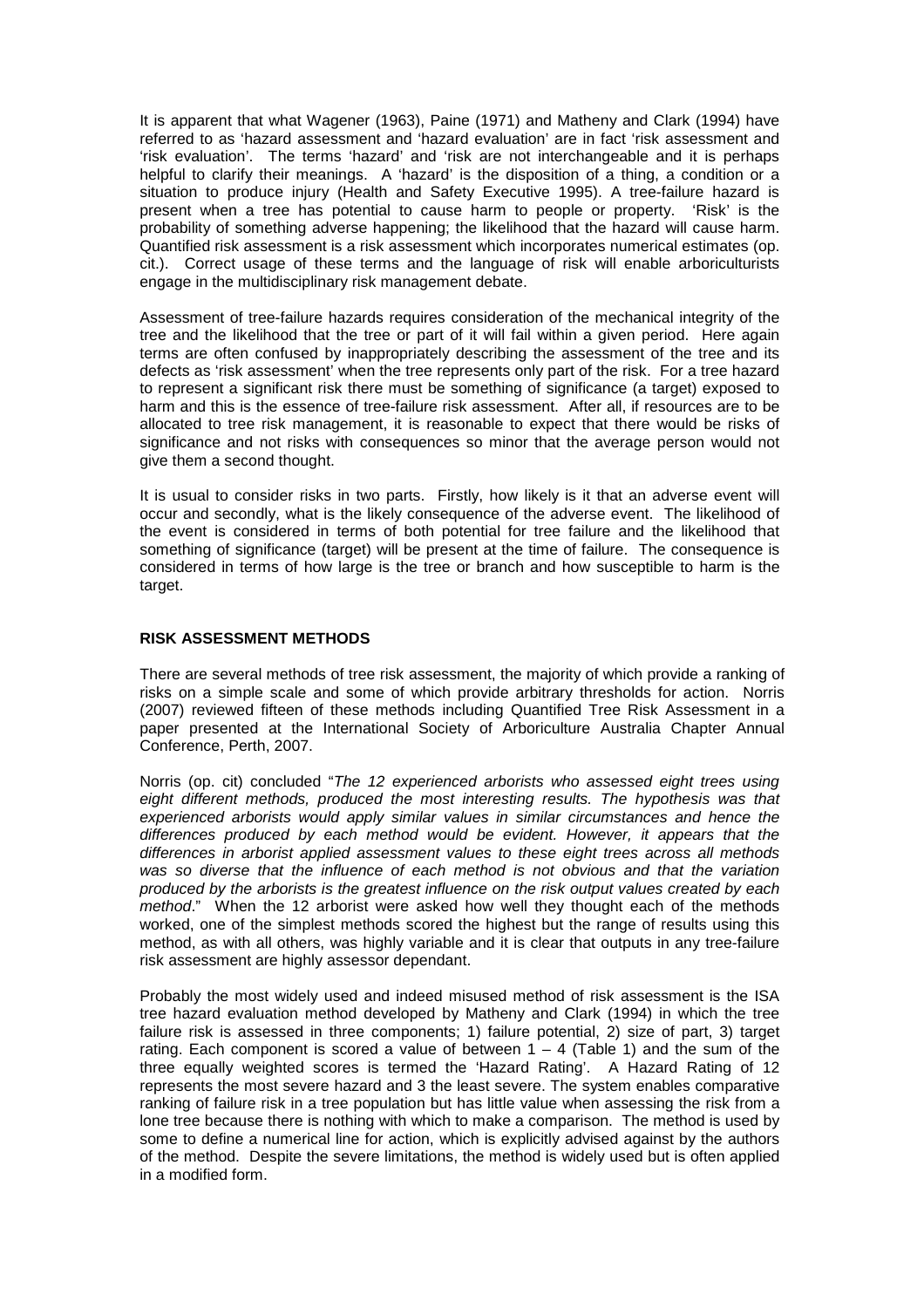|  |  |  |  |  | Table 1. Matheny and Clark Hazard Rating Categories |
|--|--|--|--|--|-----------------------------------------------------|
|--|--|--|--|--|-----------------------------------------------------|

| <b>Component / Score</b> |              |              | 3         |           |
|--------------------------|--------------|--------------|-----------|-----------|
| <b>Failure Potential</b> | llow         | medium       | high      | severe    |
| Size of Part             | $<$ 150 $mm$ | 150-450mm    | 450-900mm | $>900$ mm |
| <b>Target Rating</b>     | loccasional  | intermittent | frequent  | constant  |

### **QUANTIFIED TREE RISK ASSESSMENT**

The Quantified Tree Risk Assessment system was developed in 1996 and formed the foundation for tree risk management training delivered by the author from the late 1990s through to 2005 when a technical paper describing the method was published. The QTRA system applies established and accepted risk management principles to tree safety management. Firstly, the targets (people and property) upon which trees could fail are assessed and quantified, thus enabling tree managers to determine whether or not and to what degree of rigour a tree survey or inspection is required. Where necessary, the tree or branch is considered in terms of both 'impact potential' (size) and 'probability of failure'. Values derived from the assessment of these three components (target, impact potential and probability of failure) are combined and their product is expressed as the 'risk of (significant) harm'.

The QTRA system moves the management of tree safety away from labeling trees as either 'safe' or 'unsafe', which requires definitive statements of tree safety from either tree surveyors or tree managers. Instead, QTRA allows tree assessors to quantify the risk of harm from tree failure in a way that enables managers to balance safety with tree value and operate to a predetermined threshold of acceptable risk.

### **QTRA Target Evaluation**

A target is anything of value that could be harmed in the event of tree failure. Frequent assessment of trees and of associated risks may be essential in areas of high public access or where trees are within striking range of people or valuable property. Conversely, in locations without property and having very low public access, the survey and assessment of tree hazards may be unnecessary. Therefore, the nature of the target beneath or adjacent to a tree should dictate the level of risk assessment that is required.

Vehicle and pedestrian targets and the value of damage to property are combined in Table 2. In the case of vehicles, probability of occupation may relate either to the tree part striking the vehicle or the vehicle striking the fallen tree part. Both types of impact are influenced by vehicle speed. The faster the vehicle travels the less likely it is to be struck by the falling tree, but the more likely it is to strike a fallen tree. 'Stopping distances' and an average vehicle length are used in the calculation of vehicle occupation of highways. The probability of a vehicle occupying any point in the road is the ratio of the time a point in the road is occupied by vehicles -including safe stopping distance - to the time in a day.

The probability of pedestrians occupying a target is calculated on the basis that an individual will spend, on average, five seconds occupying the average target area, unless a longer occupation is likely as with a habitable structure, outdoor café or park bench. For example, ten pedestrians per day each occupying the target for five seconds is a daily occupation of fifty seconds, by which the total seconds in a day are divided to give a probability of target occupation (50/86,400 = 1/1,728).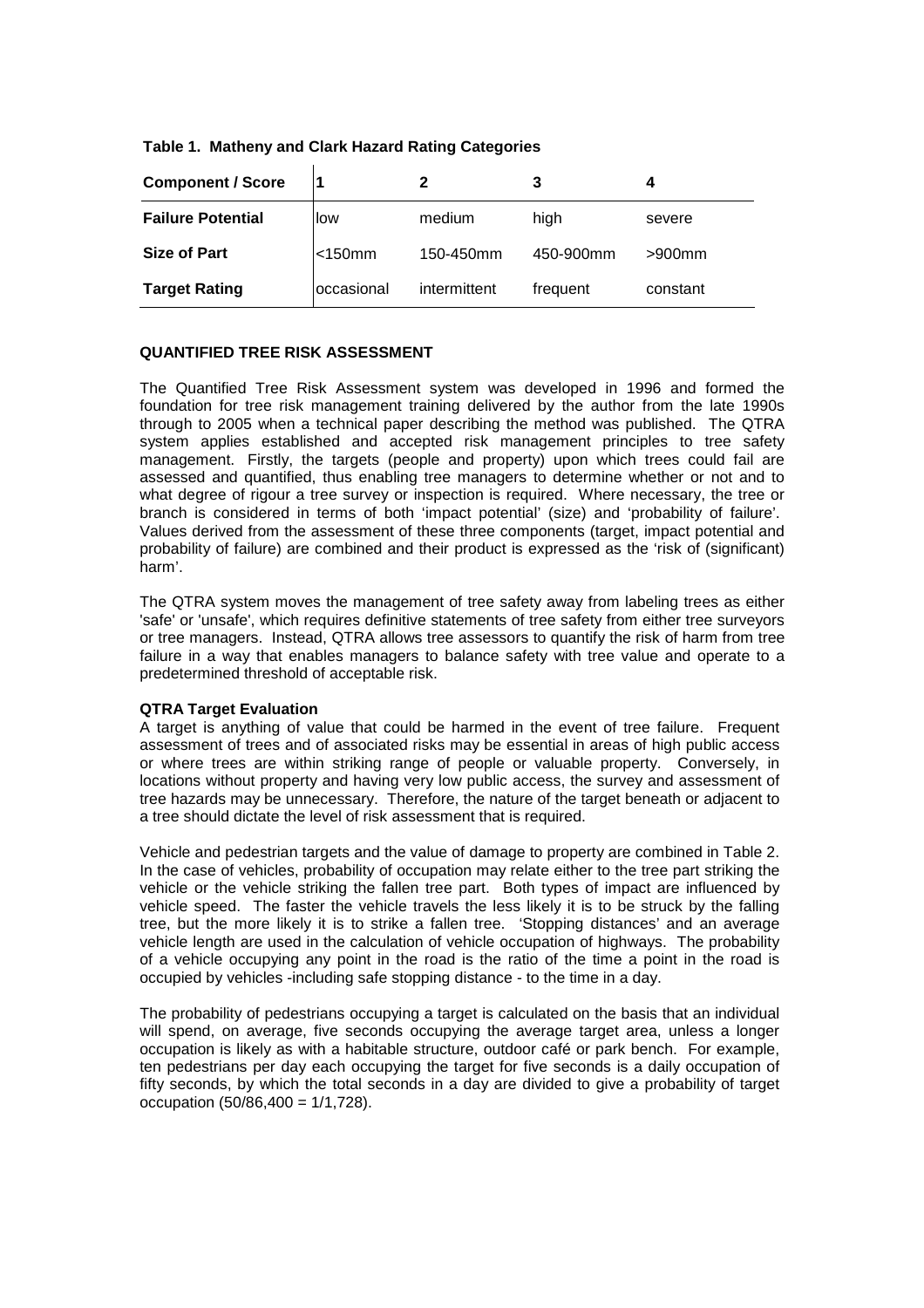When evaluating target property, QTRA considers the approximate cost of repairs or replacement that might be required if the tree or branch under consideration should fail. The property values in Table 1 represent the likely cost of repair or replacement. Quantified Tree Risk Assessment Ltd. provides licensed users of the system with annual monetary conversion rates that enable application of the system internationally. The ranges of monetary value for property used in Table 1 are derived from a value of "hypothetical life" of £1,000,000. For example, Target Range 2 represents a probability of pedestrian occupation up to 1/20; £1,000,000 ÷ 20 = £50,000. Thus, property likely to incur a repair cost of £50,000, which is one-twentieth the value of a hypothetical life, is apportioned a ratio of 1/20.

Targets will ordinarily be recorded in the survey as a range (1-6 Table 1), but may be more accurately calculated and recorded as a ratio where circumstances dictate.

| <b>Target</b><br>Range | Property<br>(repair or replacement costs)*                           | <b>Pedestrian Frequency</b> | Vehicular Frequency examples     | <b>Probability Ratio</b><br>(of occupation or<br>fraction of value<br>of £1,000,000) |
|------------------------|----------------------------------------------------------------------|-----------------------------|----------------------------------|--------------------------------------------------------------------------------------|
| 1                      | Very high value >£50,000 - £1,000,000                                | >36 per hour - constant     | 26,102 vehicles @ 110kph (68mph) | 1/1                                                                                  |
|                        |                                                                      |                             | 32,359 vehicles @ 80kph (50mph)  |                                                                                      |
|                        |                                                                      |                             | 46,702 vehicles @ 50kph (32mph)  |                                                                                      |
| 2                      | High value >£13,888 - £50,000                                        | >10 per hour - 36 per hour  | 1,305 vehicles @ 110kph (68mph)  | 1/20                                                                                 |
|                        |                                                                      |                             | 1,617 vehicles @ 80kph (50mph)   |                                                                                      |
|                        |                                                                      |                             | 2,335 vehicles @ 50kph (32mph)   |                                                                                      |
| 3                      | Moderate - high value $>E1,388 - E13,888$ > 1 per hour - 10 per hour |                             | 363 vehicles @ 110kph (68mph)    | 1/72                                                                                 |
|                        |                                                                      |                             | 449 vehicles @ 80kph (50mph)     |                                                                                      |
|                        |                                                                      |                             | 649 vehicles @ 50kph (32mph)     |                                                                                      |
| 4                      | Moderate value >£57.87 - £1,388                                      | >1 per day - 1 per hour     | 36 vehicles @ 110kph (68mph)     | 1/720                                                                                |
|                        |                                                                      |                             | 45 vehicles @ 80kph (50mph)      |                                                                                      |
|                        |                                                                      |                             | 65 vehicles @ 50kph (32mph)      |                                                                                      |
| 5                      | Low value $>£8.60 - £57.87$                                          | > 1 per week - 1 per day    | 1.5 vehicles @ 110kph (68mph)    | 1/17,280                                                                             |
|                        |                                                                      |                             | 1.87 vehicles @ 80kph (50mph)    |                                                                                      |
|                        |                                                                      |                             | 2.7 vehicles @ 50kph (32mph)     |                                                                                      |
| 6                      | Very low value $\leq$ £8.60                                          | $\leq$ 1 per week           | None                             | 1/120.960                                                                            |

#### **Table 2. 'Target' ranges for property, pedestrians and vehicles.**

Vehicular, pedestrian and property targets are categorised by their frequency of use or their monetary value. For example, the probability of a vehicle or pedestrian occupying a target area in 'Target' range 4 is between the lower and upper limits of >1/17,280 and 1/720. Using the value of a 'Hypothetical Life' of £1,000,000 the structure value within the 'Target' range 4 is >£57.87-£1,388.

Vehicular frequency examples for 'Target' range 1 are calculated on the basis of the stopping distance for a given road speed providing a duration of occupation for the average vehicle on that road. The total time in a day is divided by the duration of occupation with the quotient being the number of vehicles per day required to produce constant occupation. All other 'Target' ranges are calculated as a proportion of the 'Target' range 1 value e.g. 'Target' range 2 (probability ratio  $1/20$ )  $26.102/20 = 1305.1$ .

\* Property values represent the likely cost of repair or replacement.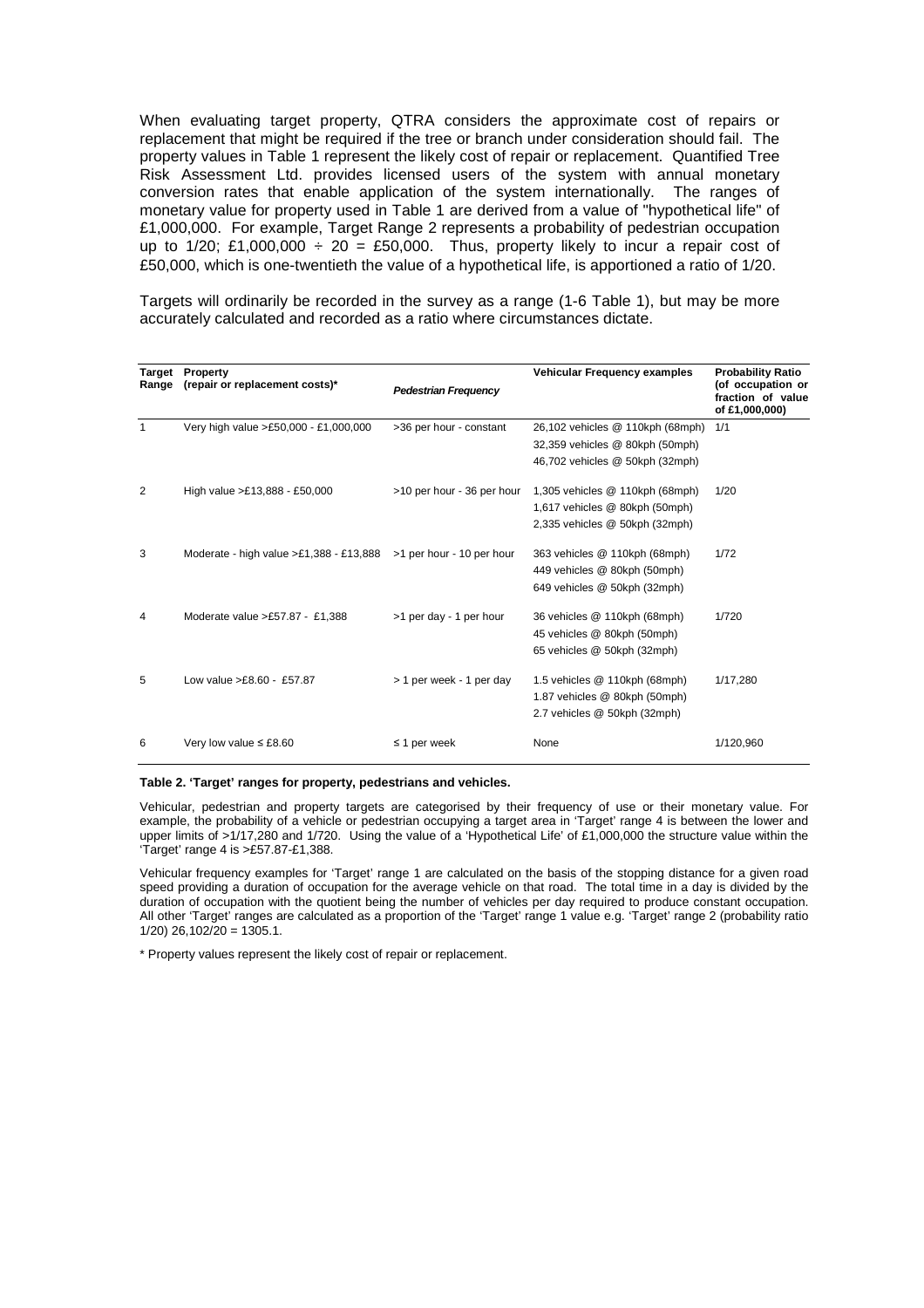### **QTRA and the Effects of Weather**

Often the nature of the defect is such that probability of failure is greater during windy weather, whilst the probability of the site being occupied during such weather conditions is considerably reduced, e.g. woodland, park or private garden, thus reducing the risk of harm from tree failure. Conversely risks may be increased by weather such as in case of the phenomenon known as 'Sudden Branch Drop', which is the shedding of branches in some tree species during hot dry weather when in some settings the likelihood of people being beneath the tree might be increased. In both of these situations we might apply a 'Weather Factor' to our calculation, which is a fraction that represents the combined effects of weather on site usage and on tree failure in reducing or increasing the 'Risk of Significant Harm' e.g. a 'Weather Factor' of 1/2 has the effect of reducing the 'Risk of Significant Harm' by half.

### **QTRA Impact Potential**

A small dead branch of less than 10mm diameter is unlikely to cause significant harm even in the case of direct contact with a target, whilst on average a falling branch with a diameter greater than 150mm is likely to cause harm in the event of contact with all but the most robust target. The increased potential for injury in relation to the size of tree or branch is proportional to a degree, yet the tree or branch will reach a size where the increased severity of injury is no longer proportional to the increase in size. Similarly, most property likely to be affected by tree failure can incur only a limited level of damage before further damage is likely to be inconsequential, i.e. when it is beyond economic repair.

The system categorises 'Impact Potential' by the diameter of tree stems and branches. A biomass equation derived from weight measurements of trees of different stem diameters is used to produce a data set of comparative weight estimates of trees and branches ranging from 10 to 600mm diameter. An upper limit of 600mm has been selected to represent a 1/1 'Impact Potential' on the premise that impact from a tree with a stem diameter of 600mm has a 1/1 probability of causing maximum possible damage to most frequently encountered targets. From this point, the Impact Potential reduces to 1/23,500 for a 10mm branch or tree. For initial assessments the probabilities are grouped into ranges 1-5 (Table 3).

| Impact<br>range | potential Size of part likely to impact target | Impact<br><b>Potential</b> |
|-----------------|------------------------------------------------|----------------------------|
|                 | > 450mm (18") dia.                             | 1/1                        |
| $\overline{2}$  | > 250mm (10") dia - 450mm (18") dia.           | 1/2                        |
| 3               | >100mm (4") dia - 250mm (10") dia.             | 1/8.6                      |
| 4               | > 25mm (1") dia - 100mm (4") dia.              | 1/82                       |
| -5              | 10mm $(^{2}/_{5}$ ") dia - 25mm (1") dia.      | 1/2500                     |

Table 3. Impact Potential.

\* Range 1 is based on a diameter of 600mm.

### **QTRA Probability of Failure**

The 'Probability of Failure' component of the system provides five ranges. Each range represents a range of probability of failure occurring within a year, expressed as a ratio calculated from the upper value of that range. Probability of failure will ordinarily be recorded in the tree survey schedules as a range (1-5 Table 4), but may be more accurately evaluated and recorded as a ratio where circumstances dictate.

| and recorded as a ratio writte circumstances dictate. |                                      |                          |  |  |
|-------------------------------------------------------|--------------------------------------|--------------------------|--|--|
| Probability                                           | of Probability of failure percentage | <b>Probability ratio</b> |  |  |
| failure range                                         |                                      |                          |  |  |
| $\mathbf{1}$                                          | $>10\% - 100\%$                      | 1/1                      |  |  |
| $\overline{2}$                                        | $> 1\% - 10\%$                       | 1/10                     |  |  |
| 3                                                     | $> 0.1\% - 1\%$                      | 1/100                    |  |  |
| $\overline{4}$                                        | $>0.01\% - 0.1\%$                    | 1/1,000                  |  |  |
| 5                                                     | $\leq 0.01\%$                        | 1/10,000                 |  |  |

Table 4. Probability of Failure.

The probability that the tree or selected tree-part will fail within a year.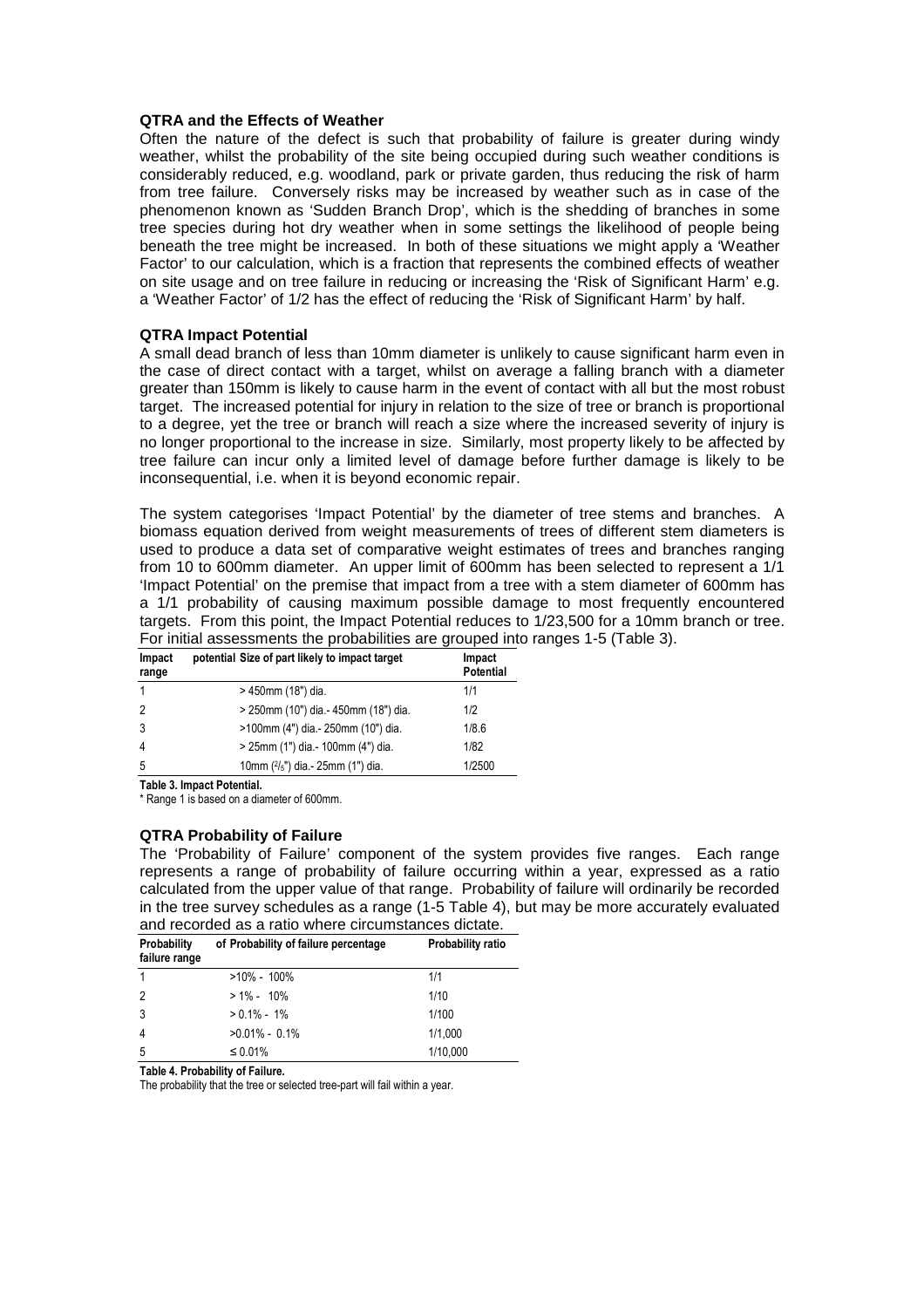### **QTRA Example**

A highly unstable 25.0 metre high tree with a stem diameter 900mm (36"), in a low use area of woodland with no regular access but members of the public occasionally enter the target area. The most significant part likely to strike the target area is the stem or part of the crown with the weight of the whole tree behind it.

|             | <b>Target</b> | <b>Impact Potential</b> | <b>Probability of Failure</b> | <b>Risk of Harm</b> |
|-------------|---------------|-------------------------|-------------------------------|---------------------|
| Range       | 6             |                         |                               |                     |
| Probability | 1/120,960     | $x = 1/1$               | $x \frac{1}{1}$               | $= 1/121,000$       |

The absence of structures and the very low level of public access indicate that detailed assessment of the tree is not essential. If it could be established that a 'Weather Factor' of 1/4 was appropriate, the overall probability of harm would be reduced to 1/483,840.

### **GOODE v CITY OF BURNSIDE [2007]**

In the case of Goode v City of Burnside [2007], the court considered an appeal against the Council's decision to refuse permission for the removal of two River Red Gum trees (Eucalyptus camaldulensis subsp. camaldulensis). Two issues were considered. 1) The risk from failure of the trees, or part thereof, 2) damage to the tree owner's dwelling from root activity. The Judgment of Commissioner Hodgson makes various references to QTRA and its application by the Council's arboriculturist Mr Lodge.

There are two important issues relating to QTRA that are raised in the judgement and there appears to be misunderstanding of both the inputs and outputs of the QTRA method by the Commissioner. Firstly, the Commissioner, at paragraph 18 of the judgment, states "In response to questions from the Court, Mr Lodge acknowledged that there was a fair measure of subjectivity entailed in the assignment of scores to the three criteria under this method (ISA method – Matheny and Clark 1994). That being the case, I have little confidence in the rating arrived at as an accurate reflection of the risk associated with the subject trees." At paragraph 25, the Commissioner says "It seems to me that the Ellison methodology suffers from the same defect as the Hazard Rating system, namely, that it requires a fair measure of subjectivity in determining the probability of failure and the size of branch most likely to fail, these in turn having a significant effect on impact potential". The commissioner proceeds at paragraph 27 to suggest, without any particular qualification, that he finds the evidence of Dr Nicolle, expert for the Appellant, more persuasive.

It is apparent from the Commissioner's concerns over the subjective judgement required in the assessment of tree-failure risk, that he does not understand the underlying concepts. In the context of the commissioner's comments on this matter, the term 'subjective' is broadly synonymous with 'judgement' or 'a person's views' Concise Oxford English Dictionary (2007). It is not and has never been claimed that QTRA is wholly objective and it is clear that a risk assessment cannot be so. As with any method of assessing tree safety, the judgement of the assessor based upon his knowledge and experience is required whether the risk assessment is an overview of a large tree population or a detailed assessment of an individual tree and its situation. The evidence of Dr Nicolle on the matter of potential for branch failure was no less subjective than that of Mr Lodge who had in fact limited the subjective input to his assessment by applying the structure of the QTRA method.